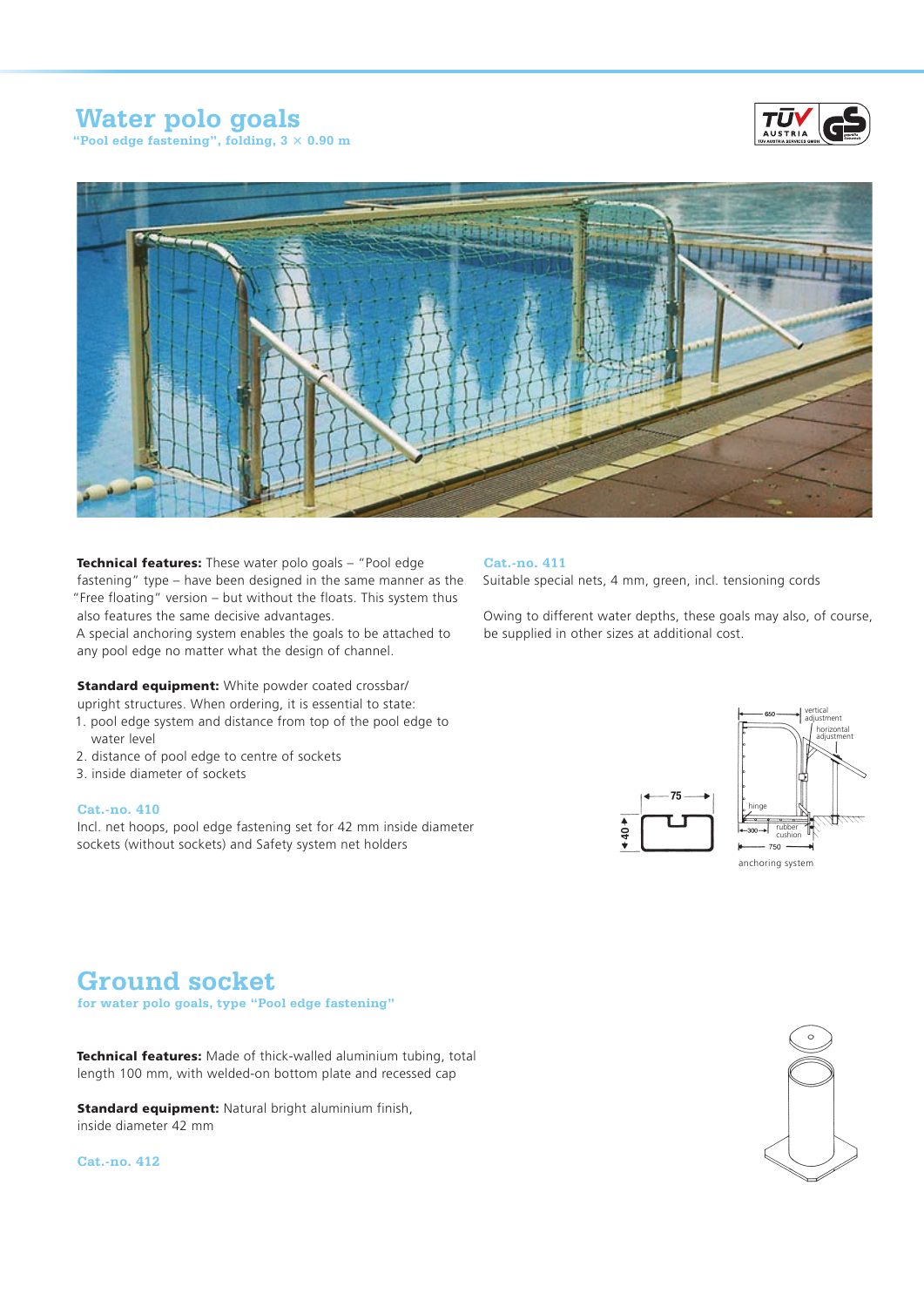# **Water polo goals**



**"Free floating", Type "Super Goal", 3 × 0.90 m**



Technical features: This kind of goal is a construction of a modern design.

The floats are made of stable aluminium parts and delivered in one piece. The lateral floats comprise the special foam material for the Of course two-point line attachments are mounted at the floats upwelling of the goals.

Round corners in the back part of the float construction reduce the danger of being injured.

The crossbar/upright construction is made of aluminium special profile 75 × 40 mm, white powder coated, net hoops of stable aluminium tubes of 40 mm diameter.

Mounting is very simple as due to the special construction only crossbar/upright construction and net hoops have to be mounted to the floats.

To guarantee a steady location in the water weights are provided in the back part of the float construction.

acc. to international regulations.

The net is fixed at the crossbar/upright construction with the Safety system net holders invisible below the floats.

**Standard equipment:** Floats of matt silver anodised finish, crossbar/upright construction white powder coated

### **Cat.-no. 402**

**Cat.-no. 403** Suitable special nets, 4 mm, white



## **Transportation rollers**

**for water polo goals, Type "Super-Goal"**



### **Cat.-no. 404**

The rollers are laterally screwed below the floaters and remain there permanently.

1 set comprises 8 rollers (for 1 pair of goals of the Cat.-no. 402).